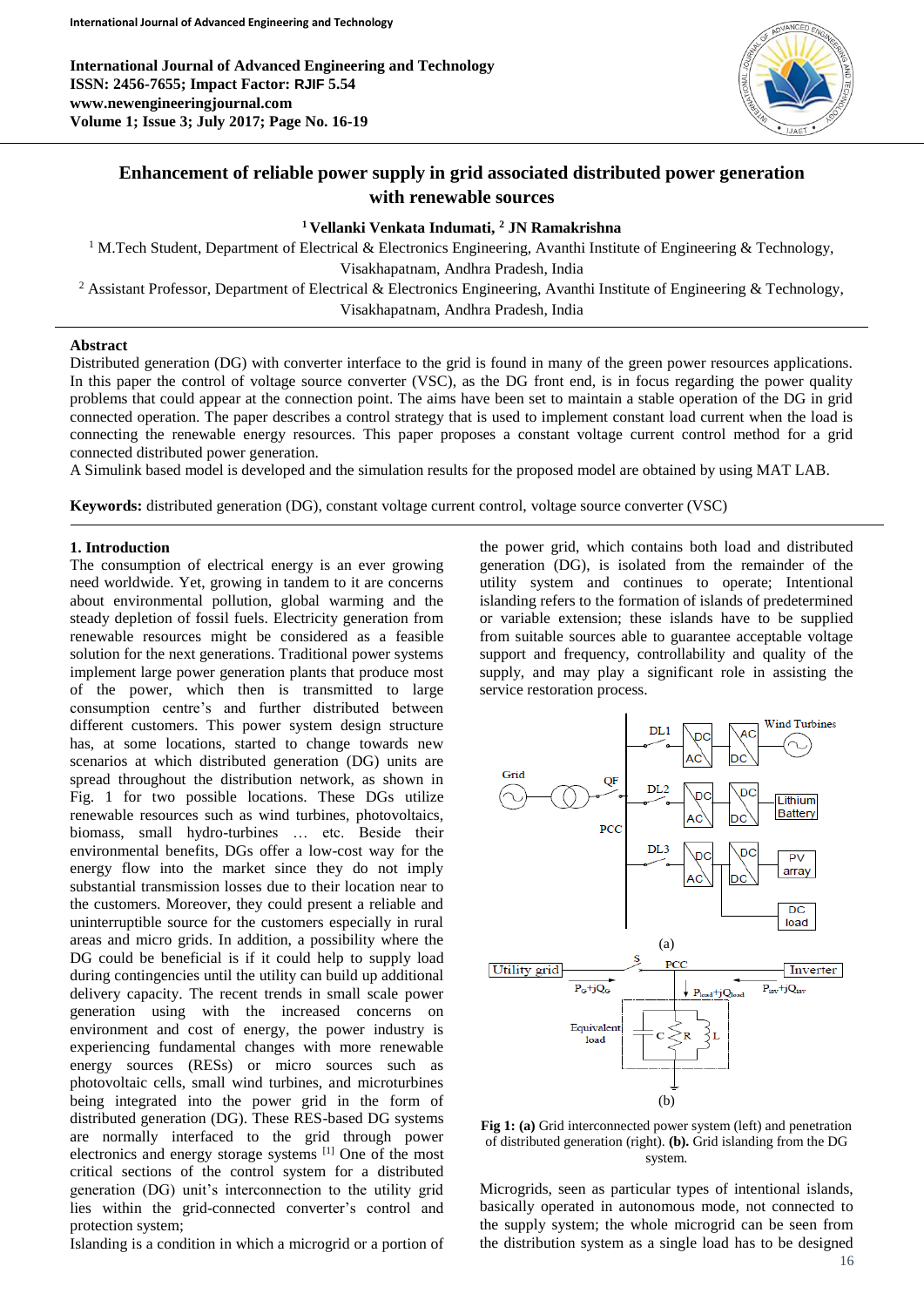to satisfy the local reliability requirements , in addition to other technical characteristics concerning frequency, voltage control and quality of supply [2]. This paper describes a control strategy that is used to implement grid connected and intentional-islanding operations of micro grids with constant load current.

# **2. Controller**

#### **2.1 Introduction**

This system consists of the main source that is represented by the dc source, the conversion unit which performs the interface function between the dc bus and the three-phase ac world, and the *LCL* filter that transports and distributes the energy to the end use and the load  $[3, 4]$ . The controller presented provides a constant DG output and maintains the voltage at the point of common coupling (PCC) before and after the grid is disconnected. Under normal operation, each DG system in the main grid usually works in a constant current control mode in order to provide a preset power to the main grid. When the faulty condition or micro grid is cut off from the main grid, each DG inverter system must detect this situation and must switch to a voltage control mode. In this mode, the micro grid will provide a constant voltage to the local load.



**Fig 2:** Block diagram of the current controller

When using current control, the output current from the filter, which has been transformed into a synchronous frame by Park's transformation (1) and regulated in dc quantity, is fed back and compared with the reference currents *I*DQref. This generates a current error that is passed to the current regulator (PI controller) to generate the voltage references for the inverter. In order to get a good dynamic response, *V*DQ is fed forward. This is done because the terminal voltage of the inverter is treated as a disturbance, and the feed forward is used to compensate for it. The voltage references in dc quantities *V*DQref are transformed into a stationary frame by the inverse of Park's transformation (2) and are utilized as command voltages in generating highfrequency pulse width-modulated voltages

$$
\begin{bmatrix} X_D \\ X_Q \\ X_0 \end{bmatrix} = \frac{2}{3} \begin{bmatrix} -\cos\theta & -\cos(\theta + 2\pi/3) & -\cos(\theta - 2\pi/3) \\ \sin\theta & \sin(\theta + 2\pi/3) & \sin(\theta - 2\pi/3) \\ 1/2 & 1/2 & 1/2 \end{bmatrix}
$$

$$
\times \begin{bmatrix} X_a \\ X_b \\ X_c \end{bmatrix}
$$
 (1)

Where  $\theta = \omega t$  and  $\omega$  is the frequency of the electric system

$$
\begin{bmatrix} X_a \\ X_b \\ X_b \end{bmatrix} = \begin{bmatrix} -\cos\theta & \sin\theta & 1/2 \\ -\cos(\theta - 2\pi/3) & \sin(\theta - 2\pi/3) & 1/2 \\ -\cos(\theta + 2\pi/3) & \sin(\theta + 2\pi/3) & 1/2 \end{bmatrix} \begin{bmatrix} X_D \\ X_Q \\ X_0 \end{bmatrix}
$$
 (2)

## **2.2 Loss of Main Detection**

The instant at which the faulty condition or micro grid is cut off from the main grid (intentional-islanding operation) must be detected in order for the DG system to change between grid-connected and intentional-islanding modes.. This detection is achieved by using a DQ-PLL which consists of the Clarke's transformation, the Park's transformation, a PI regulator, and an integrator. The schematic of the DQ-PLL is shown in Fig. 4

$$
\begin{bmatrix}\nV_{\alpha} \\
V_{\beta}\n\end{bmatrix} = \begin{bmatrix}\n2/3 & 1/3 \\
0 & 1/\sqrt{3}\n\end{bmatrix} \begin{bmatrix}\nV_{ab} \\
V_{bc}\n\end{bmatrix}
$$
\n
$$
\begin{bmatrix}\nV_D \\
V_Q\n\end{bmatrix} = \begin{bmatrix}\n-\cos\theta & \sin\theta \\
\sin\theta & \cos\theta\n\end{bmatrix} \begin{bmatrix}\nV_{\alpha} \\
V_{\beta}\n\end{bmatrix}
$$
\n(4)

The lock is realized by setting *Vq* to zero. A PI regulator can be used to control this variable, and the output of this regulator is the grid frequency. In addition to the frequency, the DQ-PLL is capable of tracking the magnitude of its input signals, e.g., the grid voltages  $[9]$ . These two parameters, namely, frequency and voltage magnitude, are used in the islanding detection algorithm to detect the grid condition. Then, the algorithm sends a signal that switches the inverter to the suitable interface control. The algorithm is shown in Fig. 3.



**Fig 3:** Intentional-islanding-detection algorithm

While serving as good indications for islanding detection, the quick voltage and frequency variations lead to a serious concern: the DG would operate out of the allowable voltage or frequency range quickly after islanding occurs. To avoid this, intelligent load-shedding algorithms need to be implemented in a DG system to make sure that the demand is within available generation by disconnecting some least important loads.

#### **2.3 Intentional-Islanding Operation Mode**

The voltage closed-loop control for intentional-islanding operation is shown in Fig. 4. The control works as voltage regulation through current compensation. The controller uses voltage compensators to generate current references for current regulation. As shown, the load voltages (*VD* and *VQ*) are forced to track its reference by using a PI compensator (voltage regulator). The outputs of this compensator (*I*Dref and *I*Qref) are compared with the load current (*ID* and *IQ*), and the error is fed to a current regulator (PI controller).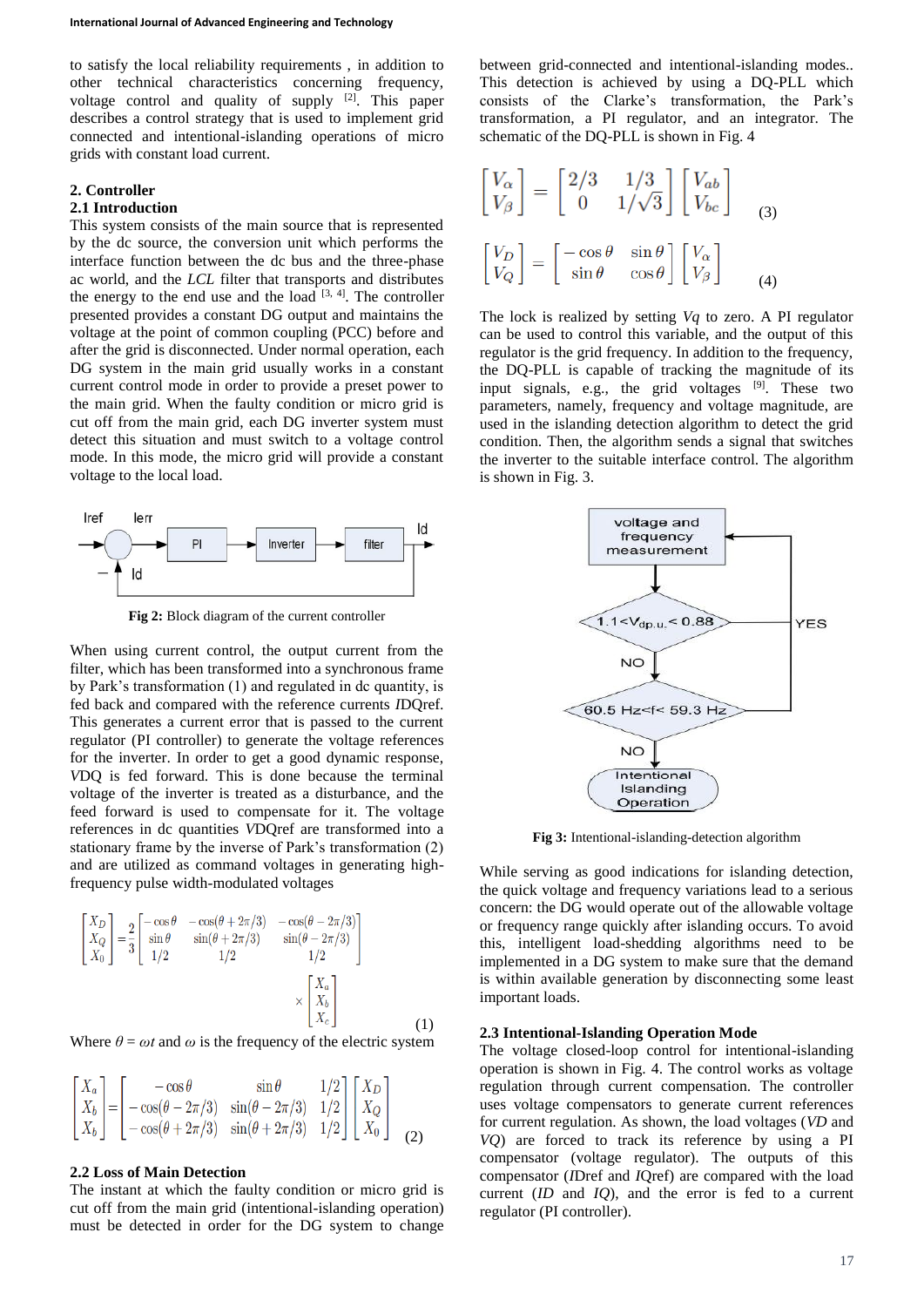

**Fig 4:** Block diagram of the voltage current-controlled inverter

## **Current Control Transfer Function**

Fig. 2 shows the block diagram of the DG interface control for the grid-connected operation. The PI controller produces a signal that is proportional to the time integral of the controller. The transfer function of the PI controller is given by

$$
C(s) = k_P + \frac{k_I}{s} \tag{15}
$$

Where *kp* is the proportional gain and *kI* is the integral gain. The inverter stage does not have any significant transient time associated with it, and hence, it is modeled as an ideal gain.



**Fig 5:** LCL filter and load.

This ideal gain can be given by  $GI(s) = 1$ . The schematic circuit of the filter stage is shown in Fig.5.consists of an *LCL* filter and load. The transfer function of this stage can be expressed as

$$
\frac{I_d}{V_{\text{in}}} = \frac{\frac{1}{sC}}{\left(\frac{1}{sC} + sL_2 + R//sL_r//\frac{1}{sC_r}\right) \cdot Z_{\text{total}}}
$$
\n(5)

Where

$$
Z_{\text{total}} = sL_1 + \frac{1}{sC} / / \left( sL_2 + R // sL_r / / \frac{1}{sC_r} \right)
$$
 (6)

## **3. Matlab/Simulink Modeling & Simulation Results**

The performance of the proposed control strategies was evaluated by computer simulation using Matlab/Simulink Platform. Here simulation is carried out in different cases; proposed system would be in voltage control technique as well as current controlled technique.



**Fig 6:** Matlab/Simulink Model of proposed Grid Connected Distribution Generation Interfacing using DG system

Fig. 6 shows the Matlab/Simulink Model of proposed Grid Connected Distribution Generation Interfacing using RES system using Matlab/Simulink Platform.



**Fig 7:** Source Voltage, Load Voltage, Load Current, Grid Voltage

Fig.7. shows the Source Voltage, Load Voltage, Load Current, and Grid Voltage of proposed Grid Connected Distribution Generation Interfacing using DG system under voltage control mode.



**Fig 8:** Synchronization of Source Voltage & Grid Voltage

Fig. 8 shows the Synchronization of Source Voltage & Grid Voltage of proposed Grid Connected Distribution Generation Interfacing using DG system under voltage control mode.

## **4. Conclusion**

A voltage & current controller was designed with interfacing control techniques one for grid-connected operation and the other for intentional islanding operation or for faulty conditions. An islanding-detection algorithm, which was responsible for the switch between the two controllers, was presented. The simulation results showed that the detection algorithm can distinguish between islanding events and changes in the loads and can apply the load-shedding algorithms when needed. In addition, it is shown that the response of the proposed control schemes is capable of maintaining the voltages and currents within permissible levels during grid connected and islanding operation modes. The simulation results showed that the proposed control schemes are capable of maintaining the voltages and currents within the standard permissible levels during grid-connected and faulty or islanding operation modes.

#### **5. References**

- 1. Jin HZ, Lee JM. An RMRAC current regulator for permanentmagnet synchronous motor based on statistical model interpretation, IEEE Trans. Ind. Electron. 2009; 56(1):169-177.
- 2. Pigazo A, Liserre M, Mastromauro RA, Moreno VM, Dell'Aquila A. Wavelet-based islanding detection in grid-connected PV systems, IEEE Trans. Ind. Electron. 2009; 56(11):4445-4455.
- 3. Thacker T, Wang F, Burgos R, Boroyevich D. Islanding